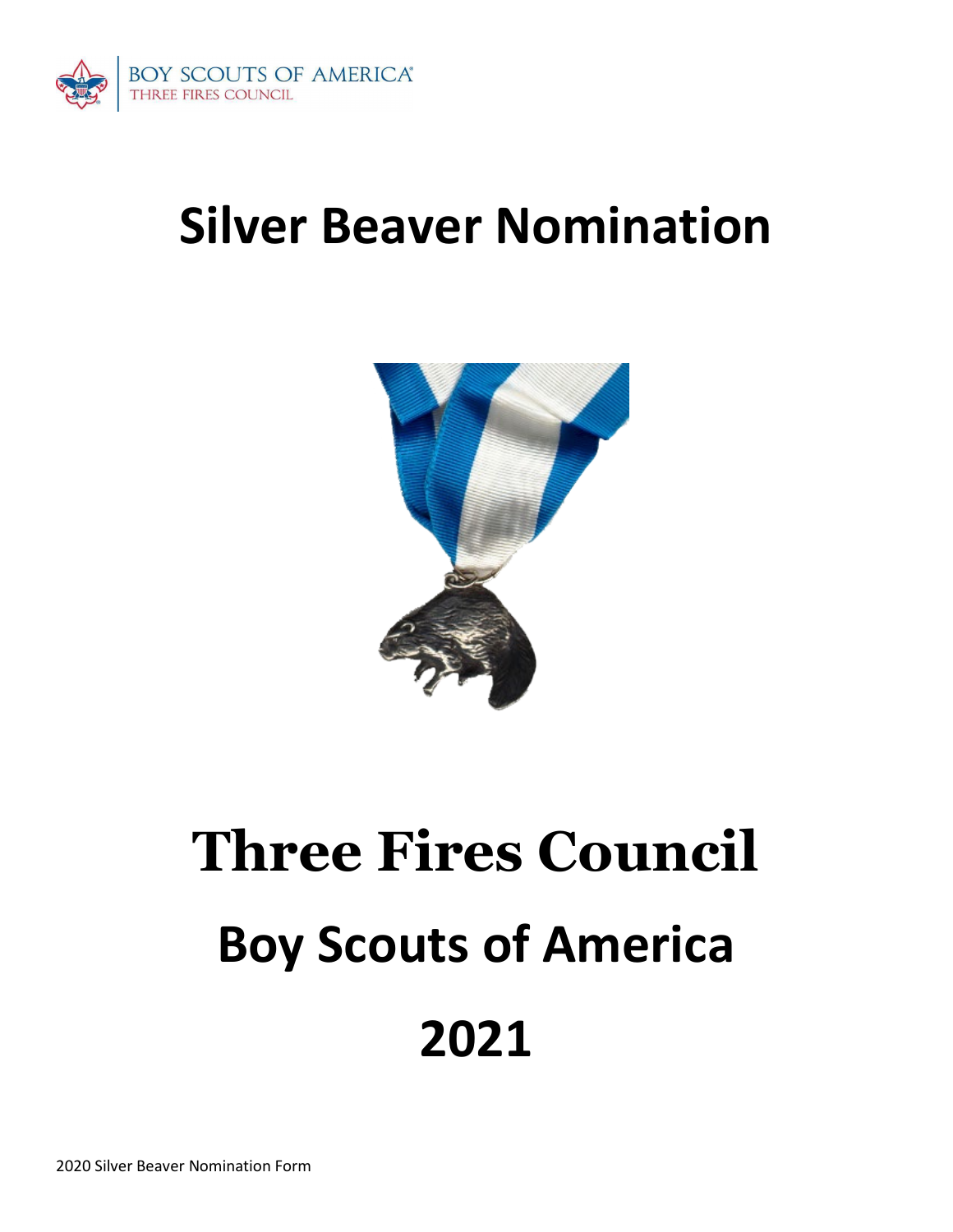

### **Silver Beaver Award Nomination Instructions**

*The Silver Beaver Award is the council-level distinguished service award of the Boy Scouts of America acting through the National Court of Honor. It is presented upon action of the Council Executive Board upon recommendation of the Silver Beaver Selection Committee. This award is for distinguished service to youth by a registered Scouter residing within the Council. Candidates for this award must be nominated. Self-nominations are not accepted.*

#### **Silver Beaver Award Nomination Requirements**

- Candidates for the award shall be registered volunteer Scouters within council territory.
- They must be at least 21 years of age.
- They must have rendered "noteworthy service of exceptional character to youth**."**
- Nominations will not be considered for current or former professional Scouters within 5 years of their leaving employment with the BSA. Other Council employees are eligible based on their volunteer service, not employed service.
- Nominations cannot be considered for posthumous awards.

#### **Instructions**

- **To avoid possible disappointment, the application should not be shared or discussed with the nominee. Also, people from whom you request information should keep the nomination confidential.**
- You must use the 2021 form
- Complete the nomination form in as much detail as possible. The District Executive or Council Registrar can help provide "in-council" scouting award, recognition, training, and tenure information in support of the application. NOTE: Criteria used for consideration include: service to units, district/council, special service to youth, service to community, and service to faith based organizations. Please do the needed research to enhance your nominee's chances to be selected.
- In Section 4, be sure details to support "noteworthy service of exceptional character to youth" are provided and that the importance and effectiveness of the service performed is clear. It is recognized that the nature and value of noteworthy service to youth might take the form of a single action which contributed to the lives of large numbers of youth or that the service might be given to a small group over an extended period of time.
- Up to three letters or endorsements in support of the nomination are allowed if submitted with the nominating packet. These should focus on service rendered, length of service, leadership positions held, and serve to clarify the impact that the service has had to youth, church, civic, or professional organizations.
- Please save a copy of your nomination to use in future years should your nominee not be chosen. Nominations must be submitted annually and are not carried over by the committee.

**Nominations are due no later than 5 p.m. March 1, 2022 at the Three Fires Council Office.**

Three Fires Council, BSA Silver Beaver Selection Committee c/o Renee' Cosme 415 N. 2nd Street St. Charles, IL 60174 (630) 584-9250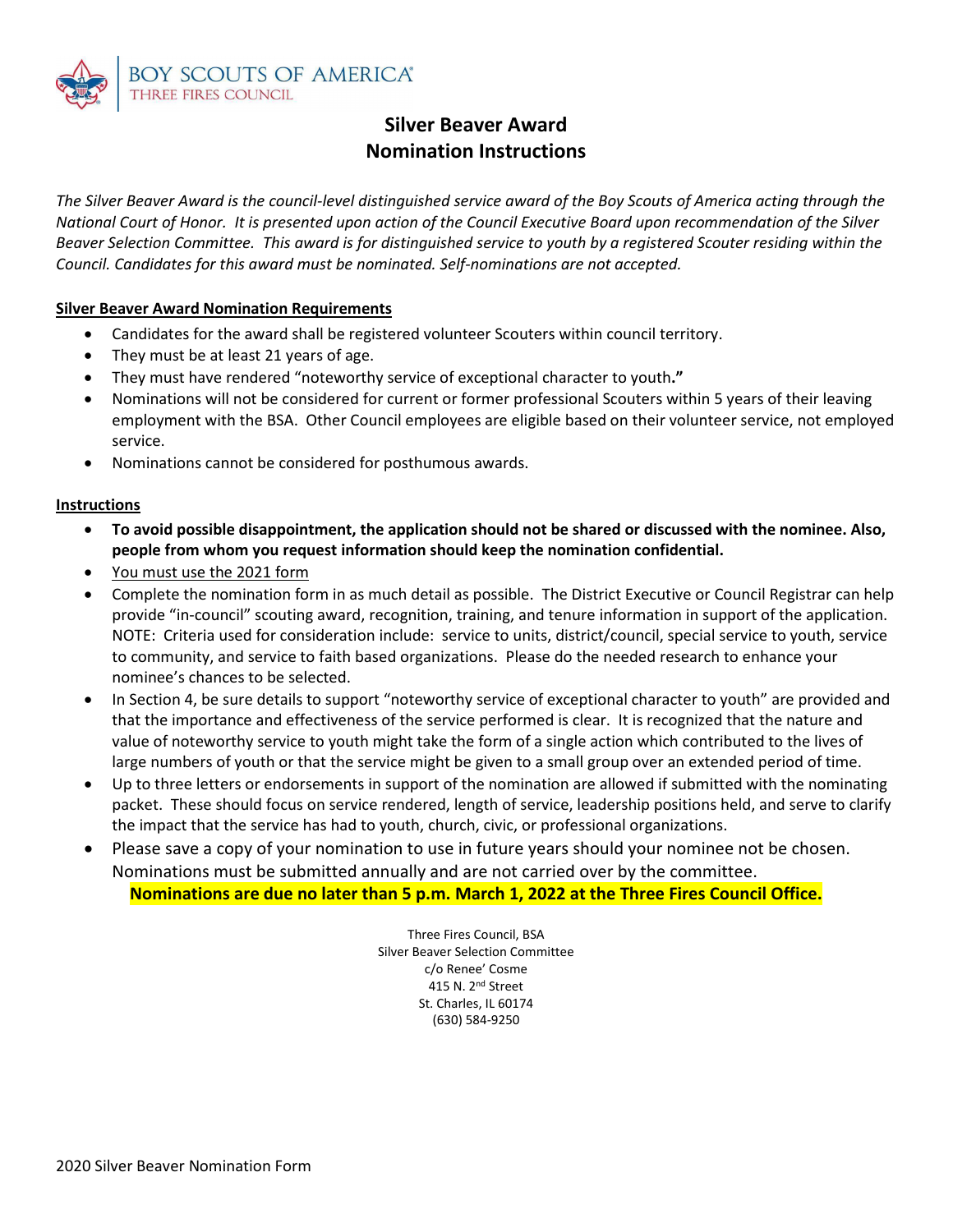

*To the Silver Beaver Committee:*

*I have read the requirements and I take pleasure in presenting for your consideration the nomination of the Scouter named below for the Silver Beaver Award.*

|                                                     |  | DOB<br>Age ______________    |  |
|-----------------------------------------------------|--|------------------------------|--|
| (Give full name correctly spelled and title if any) |  |                              |  |
|                                                     |  | Candidate is: $M \Box$<br>F□ |  |
|                                                     |  |                              |  |
|                                                     |  |                              |  |
|                                                     |  |                              |  |
|                                                     |  |                              |  |
|                                                     |  | Cell _______________________ |  |
|                                                     |  |                              |  |
|                                                     |  |                              |  |
|                                                     |  |                              |  |
|                                                     |  |                              |  |
|                                                     |  |                              |  |
|                                                     |  |                              |  |
| Date of nomination _________________________        |  |                              |  |

*1. Scouting service IN UNITS (list current position on top line):*

| <b>Position</b> | <b>Unit/District</b> | <b>Chartering Institution</b> | Month/Year |    | Month/Year |
|-----------------|----------------------|-------------------------------|------------|----|------------|
|                 |                      |                               |            | to |            |
|                 |                      |                               |            | to |            |
|                 |                      |                               |            | to |            |
|                 |                      |                               |            | to |            |
|                 |                      |                               |            | to |            |
|                 |                      |                               |            | to |            |
|                 |                      |                               |            | to |            |